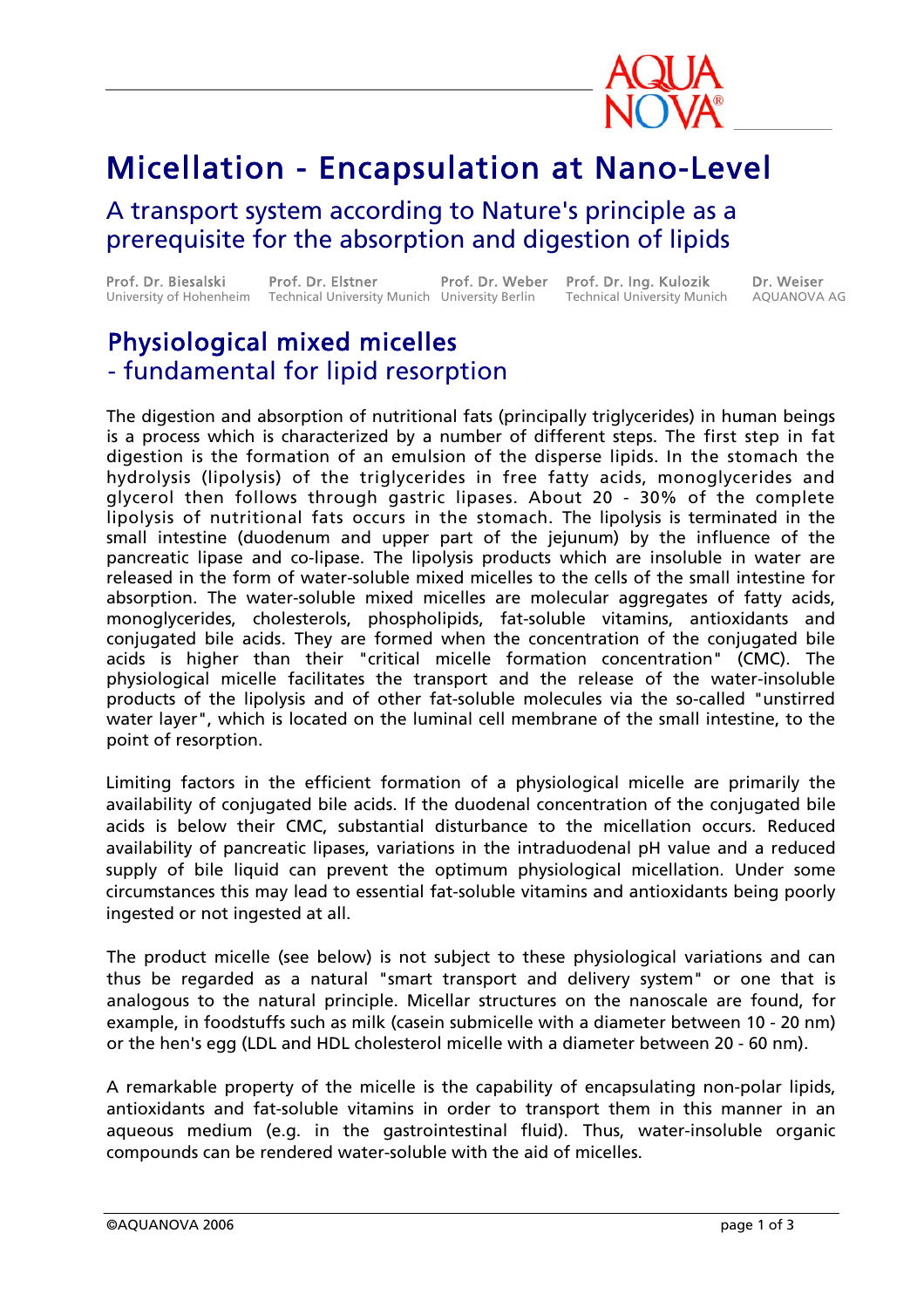

### Micellar structures - all-pervasive principle of nature

Micelles are spherical particles with a diameter of 10 - 200 nanometers. They are found in:

- 1. natural foodstuffs, such as milk,
- 2. natural foodstuffs, such as the hen's egg,
- 3. the natural, human, physiological mixed micelle,
- 4. the product micelle.